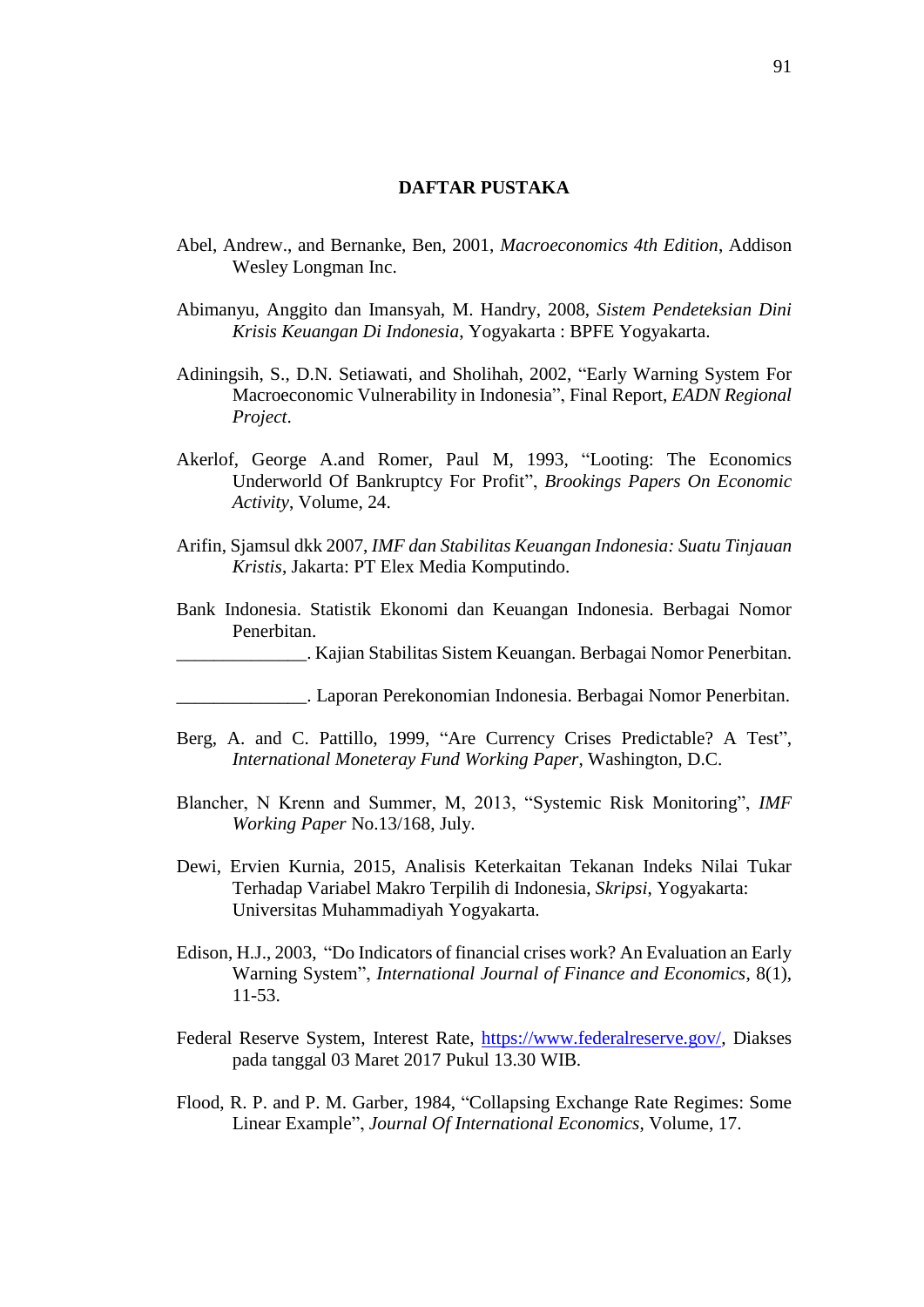- Goeltom, Miranda S dan Doddy Zulferdi, 1998, Manajemen Nilai Tukar di Indonesia dan Permasalahanya, *Buletin Ekonomi Moneter dan Perbankan*, Volume 1 Nomor 2, Jakarta: Bank Indonesia.
- Goldstein, Kaminsky dan Reinhart, 2000, "Assesing Financial Vulnerability: An Early Warning System for Emerging Markets*"*, Washington D.C.
- Gunadi, I, Aditya, A.T, dan Cicilia, A.H, 2013, Identifikasi Transmisi Risiko Sistemik dalam Sistem Keuangan Indonesia, *Working Paper Bank Indonesia*, Departemen Kebijakan Makroprudensial, Bank Indonesia.
- Handoyo, Rossanto Dwi. 2012, "Probabilitas Variabel Fundamental Ekonomi Indonesia dan Financial Contagion Effect Terhadap Terjadinya Krisis Finansial di Indonesia", *Majalah Ekonomi Fakultas Ekonomi dan Bisnis Airlangga*.
- Hanri, Muhammad, 2009, Sistem Peringatan Dini Krisis Nilai Tukar: Kasus Indonesia Tahun 1990-2008, *Skripsi*, Depok: Universitas Indonesia.
- Harahap, S. 2003, "Deteksi Dini Krisis Nilai Tukar Indonesia: Identifikasi Variabel Makro Ekonomi", *Journal Of Economic and Policy*.
- Hardy C D., and Pazarbasioglu C, 1998, "Leading Indicators of Banking Crisis: Was Asia Different ?", *Journal of Banking*.
- Hausman, Rizardo and Eichengreen, Barry, 1999, *"Exchange Rates and Financial Fragility", National Bureau of Economic Research*, Working Paper 7418.
- Hoelscher, David S, and Marc Quintyn, 2003, "Managing Systemic Banking Crises", *IMF Occasional Paper* 224.
- Imansyah, Muhammad Handry, 2009, *Krisis Keuangan di Indonesia Dapatkah Diramalkan?,* Jakarta: PT Elex Media Komputindo.
- Kaminsky, Graciela, Saul Lizondo, dan C.M Reinhart, 1997, "Leading Indicators Of Currency Crises*"*, July, *IMF Working Paper 97/98*. Washington DC: IMF.
- Krugman, Paul, 1979, "A Model of Balance Of Paymen Crises", *Journal Of Money, Credit and Banking*, Volume, 11.
- Kuncoro, Mudrajad, 2010, *Masalah, Kebijakan, dan Politik Ekonomika Pembangunan*, Jakarta: Erlangga.
- Kusuma, D. B. 2009, "Analisis Variabel Makroekonomi Dan Pemulihan Ekonomi Di Indonesia: Studi Deteksi Dini Krisis Mata Uang".